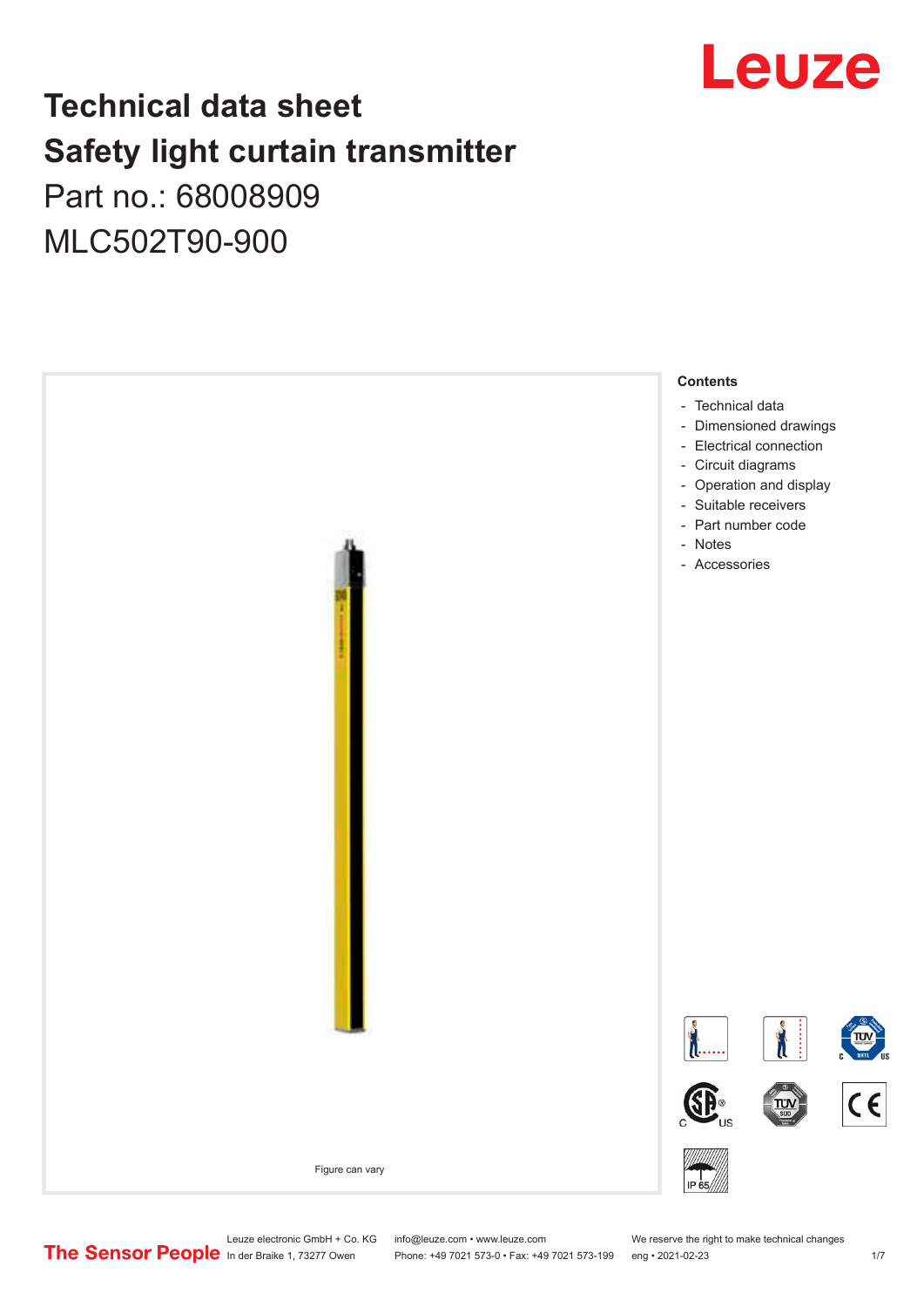## <span id="page-1-0"></span>**Technical data**

#### **Basic data**

| <b>Series</b> | <b>MLC 500</b>         |
|---------------|------------------------|
| Device type   | Transmitter            |
| Contains      | 2x BT-NC sliding block |
| Application   | Access quarding        |
|               | Danger zone guarding   |

#### **Functions**

**Functions** 

| Test signal input               |  |
|---------------------------------|--|
| Transmission channel changeover |  |

#### **Characteristic parameters**

| <b>Type</b>          | 4, IEC/EN 61496          |
|----------------------|--------------------------|
| SIL                  | 3. IEC 61508             |
| <b>SILCL</b>         | 3. IEC/EN 62061          |
| Mission time $T_{M}$ | 20 years, EN ISO 13849-1 |

#### **Protective field data**

**Resolution** 90 mm **Protective field height** 900 mm **Operating range** 0 ... 20 m

#### **Optical data**

| Synchronization                 | Optical between transmitter and receiver     |
|---------------------------------|----------------------------------------------|
| Light source                    | LED, Infrared                                |
| <b>LED light wavelength</b>     | 940 nm                                       |
| <b>Transmitted-signal shape</b> | Pulsed                                       |
| LED risk group                  | Exempt group (in acc. with EN<br>62471:2008) |

#### **Electrical data**

| Protective circuit            | Overvoltage protection  |
|-------------------------------|-------------------------|
|                               | Short circuit protected |
|                               |                         |
| Performance data              |                         |
| Supply voltage U <sub>p</sub> | 24 V, DC, -20  20 %     |
| Current consumption, max.     | 50 mA                   |
| <b>Fuse</b>                   | 2 A semi time-lag       |
|                               |                         |

#### **Inputs**

**Number of digital switching inputs** 1 Piece(s)

| Digital switching input |
|-------------------------|
| 18 V                    |
| 2.5V                    |
| 22.5V                   |
| DC.                     |
|                         |

#### **Connection**

**Number of connections** 1 Piece(s)

| <b>Connection 1</b>       |                   |
|---------------------------|-------------------|
| <b>Function</b>           | Machine interface |
| <b>Type of connection</b> | Connector         |
| <b>Thread size</b>        | M <sub>12</sub>   |
| <b>Material</b>           | Metal             |
| No. of pins               | $5 - pin$         |

# Leuze

|                        | <b>Cable properties</b>                       |                        |
|------------------------|-----------------------------------------------|------------------------|
|                        | Permissible conductor cross<br>section, typ.  | $0.25$ mm <sup>2</sup> |
|                        | Length of connection cable, max.              | $100 \text{ m}$        |
|                        | Permissible cable resistance to<br>load, max. | 200 O                  |
| <b>Mechanical data</b> |                                               |                        |

| Dimension (W x H x L)       | 29 mm x 966 mm x 35.4 mm  |
|-----------------------------|---------------------------|
| <b>Housing material</b>     | Metal                     |
| <b>Metal housing</b>        | Aluminum                  |
| Lens cover material         | Plastic / PMMA            |
| <b>Material of end caps</b> | Diecast zinc              |
| Net weight                  | 1,050q                    |
| <b>Housing color</b>        | Yellow, RAL 1021          |
| <b>Type of fastening</b>    | Groove mounting           |
|                             | Mounting bracket          |
|                             | Mounting on Device Column |
|                             | Swivel mount              |
|                             |                           |

#### **Operation and display**

| Type of display | ' FD.      |
|-----------------|------------|
| Number of LEDs  | 2 Piece(s) |

#### **Environmental data**

| Ambient temperature, operation     | $-3055$ °C |
|------------------------------------|------------|
| Ambient temperature, storage       | $-3070 °C$ |
| Relative humidity (non-condensing) | 095%       |

#### **Certifications**

| Degree of protection        | IP 65               |
|-----------------------------|---------------------|
| <b>Protection class</b>     | Ш                   |
| <b>Certifications</b>       | c CSA US            |
|                             | c TÜV NRTL US       |
|                             | <b>TÜV Süd</b>      |
| <b>Vibration resistance</b> | $50 \text{ m/s}^2$  |
| <b>Shock resistance</b>     | $100 \text{ m/s}^2$ |
| <b>US patents</b>           | US 6,418,546 B      |

#### **Classification**

| <b>Customs tariff number</b> | 85365019 |
|------------------------------|----------|
| eCl@ss 5.1.4                 | 27272704 |
| eCl@ss 8.0                   | 27272704 |
| eCl@ss 9.0                   | 27272704 |
| eCl@ss 10.0                  | 27272704 |
| eCl@ss 11.0                  | 27272704 |
| <b>ETIM 5.0</b>              | EC002549 |
| <b>ETIM 6.0</b>              | EC002549 |
| <b>ETIM 7.0</b>              | EC002549 |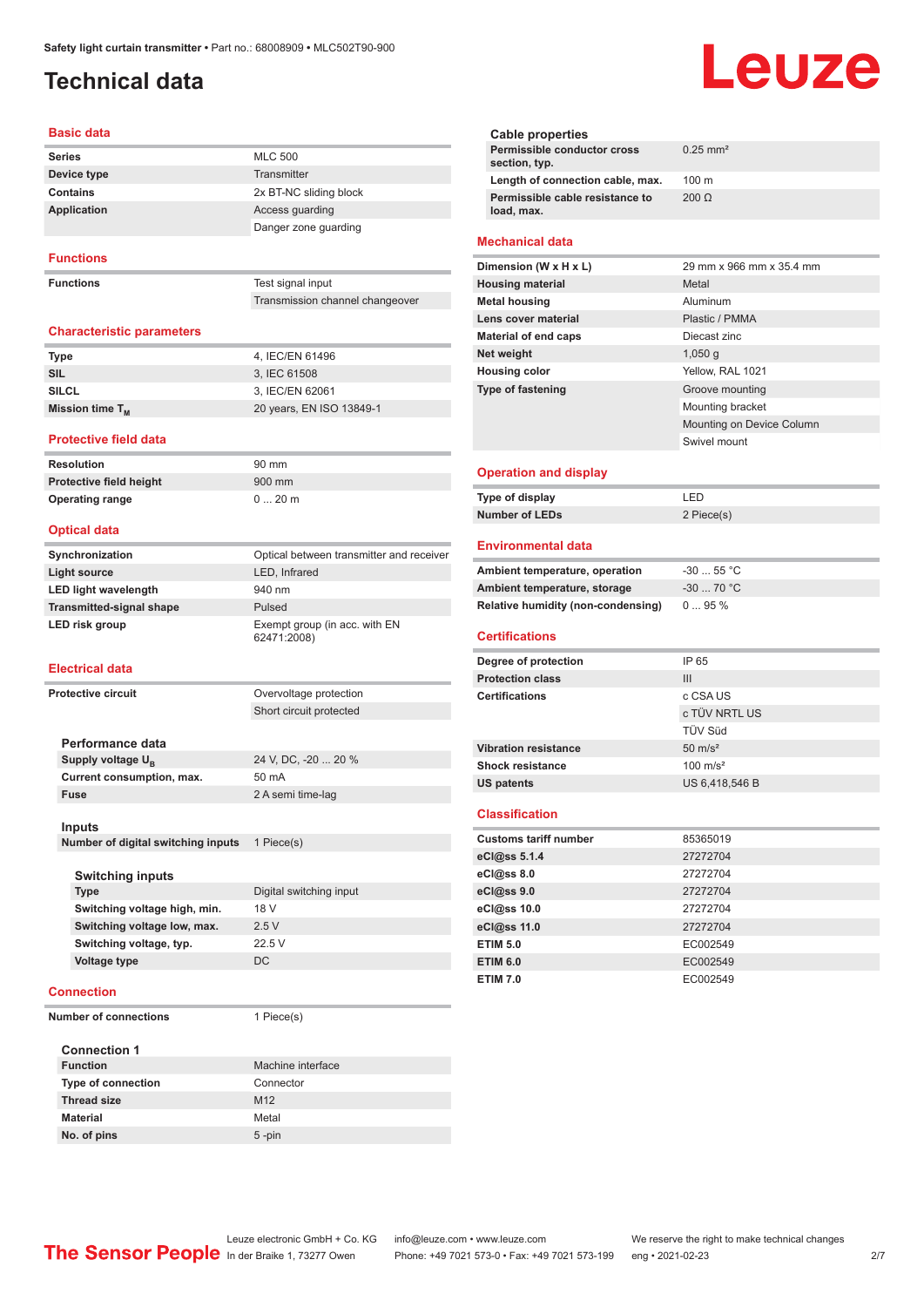## <span id="page-2-0"></span>**Dimensioned drawings**

Leuze

All dimensions in millimeters

## Calculation of the effective protective field height  $H_{PFE} = H_{PFN} + B + C$



 $H_{\text{PFE}}$  Effective protective field height = 990 mm

 $H_{\text{PFN}}$  Nominal protective field height = 900 mm<br>A Total height = 966 mm

Total height =  $966$  mm

B 50 mm

C 40 mm

R Effective protective field height  $H_{PFE}$  goes beyond the dimensions of the optics area to the outer borders of the circles labeled with R.

## **Electrical connection**

### **Connection 1**

| <b>Function</b>           | Machine interface |
|---------------------------|-------------------|
| <b>Type of connection</b> | Connector         |
| <b>Thread size</b>        | M12               |
| <b>Type</b>               | Male              |
| <b>Material</b>           | Metal             |
| No. of pins               | $5$ -pin          |
| Encoding                  | A-coded           |
| <b>Connector housing</b>  | <b>FE/SHIELD</b>  |

#### **Pin Pin assignment Conductor Conductor Color**

| 1              | VIN1             | <b>Brown</b> |   |
|----------------|------------------|--------------|---|
| $\overline{2}$ | n.c.             | White        |   |
| 3              | VIN <sub>2</sub> | <b>Blue</b>  | ◠ |
| $\overline{4}$ | Test in          | <b>Black</b> |   |
| 5              | <b>FE/SHIELD</b> | Gray         |   |

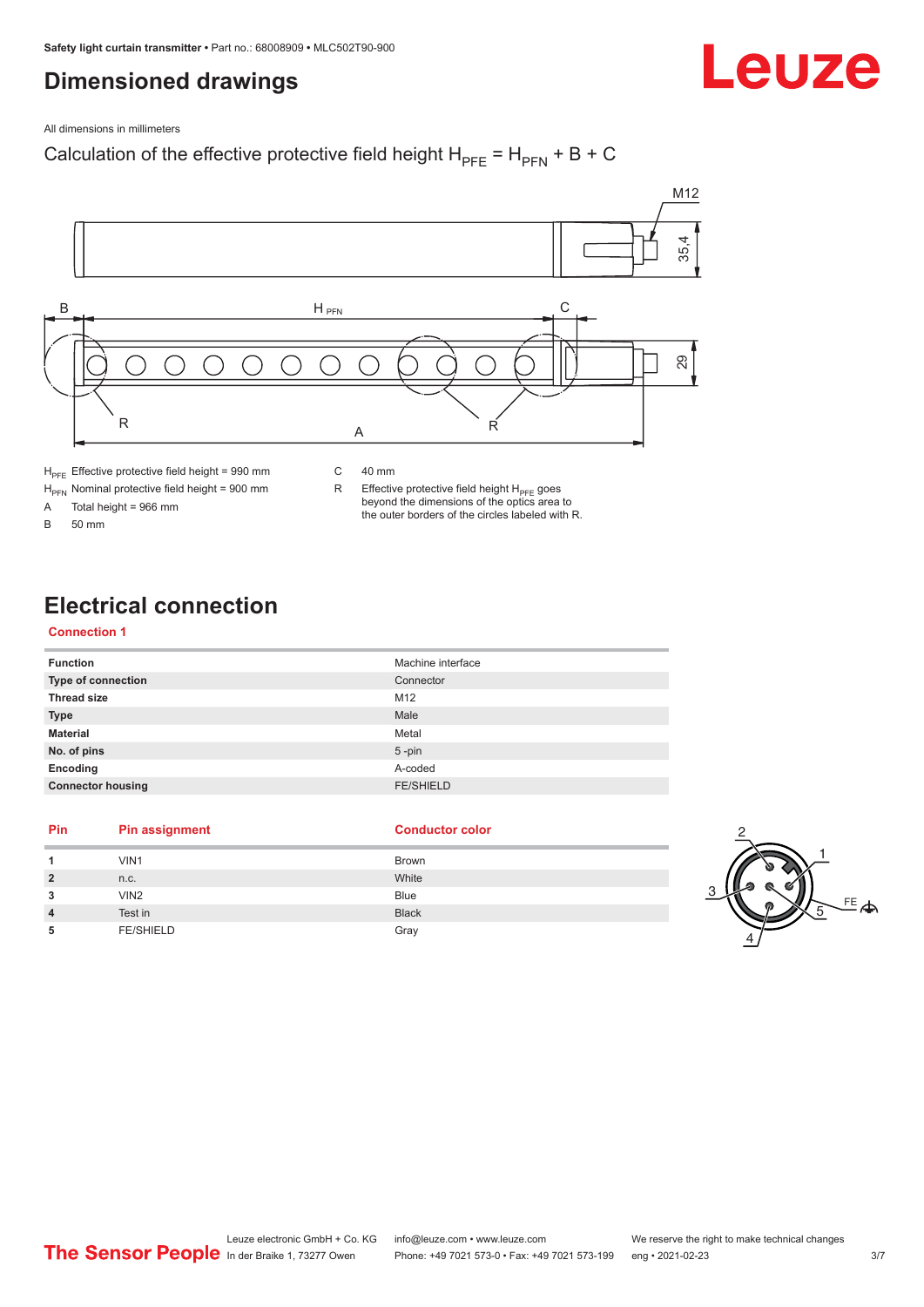## <span id="page-3-0"></span>**Circuit diagrams**

## Leuze

Transmission channel C1, OSSDs deactivated on the receiver



Transmission channel C1, OSSDs activated on the receiver

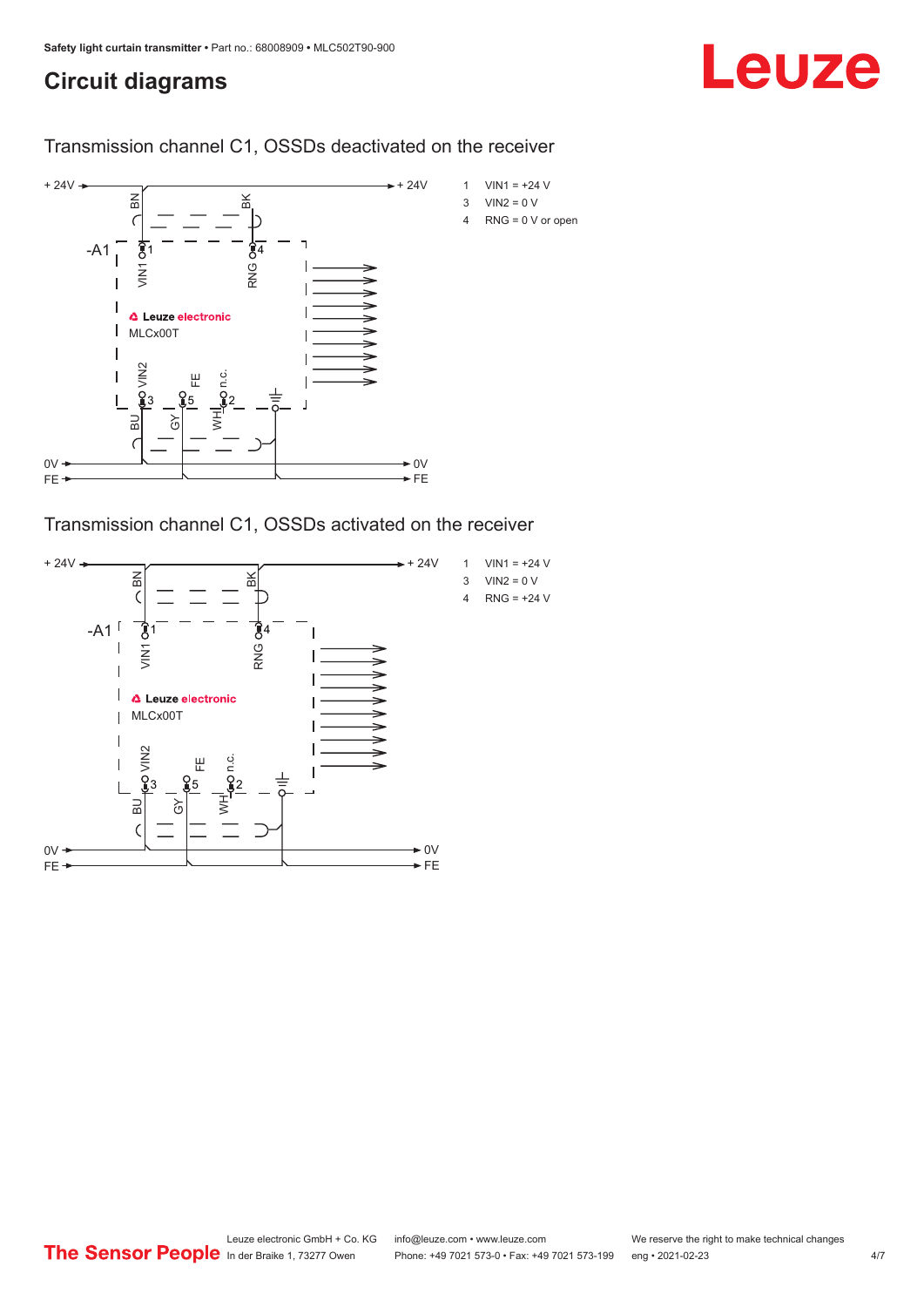## <span id="page-4-0"></span>**Circuit diagrams**

## Leuze

Transmission channel C2, OSSDs deactivated on the receiver



Transmission channel C2, OSSDs activated on the receiver



## **Operation and display**

| <b>Display</b>                                | <b>Meaning</b>          |
|-----------------------------------------------|-------------------------|
| Off                                           | Device switched off     |
| Red, continuous light                         | Device error            |
| Green, continuous light                       | Normal operation        |
| Green, flashing, 10 s long after switching on | Test input activated    |
| Off                                           | Transmission channel C1 |
| Green, continuous light                       | Transmission channel C2 |
|                                               |                         |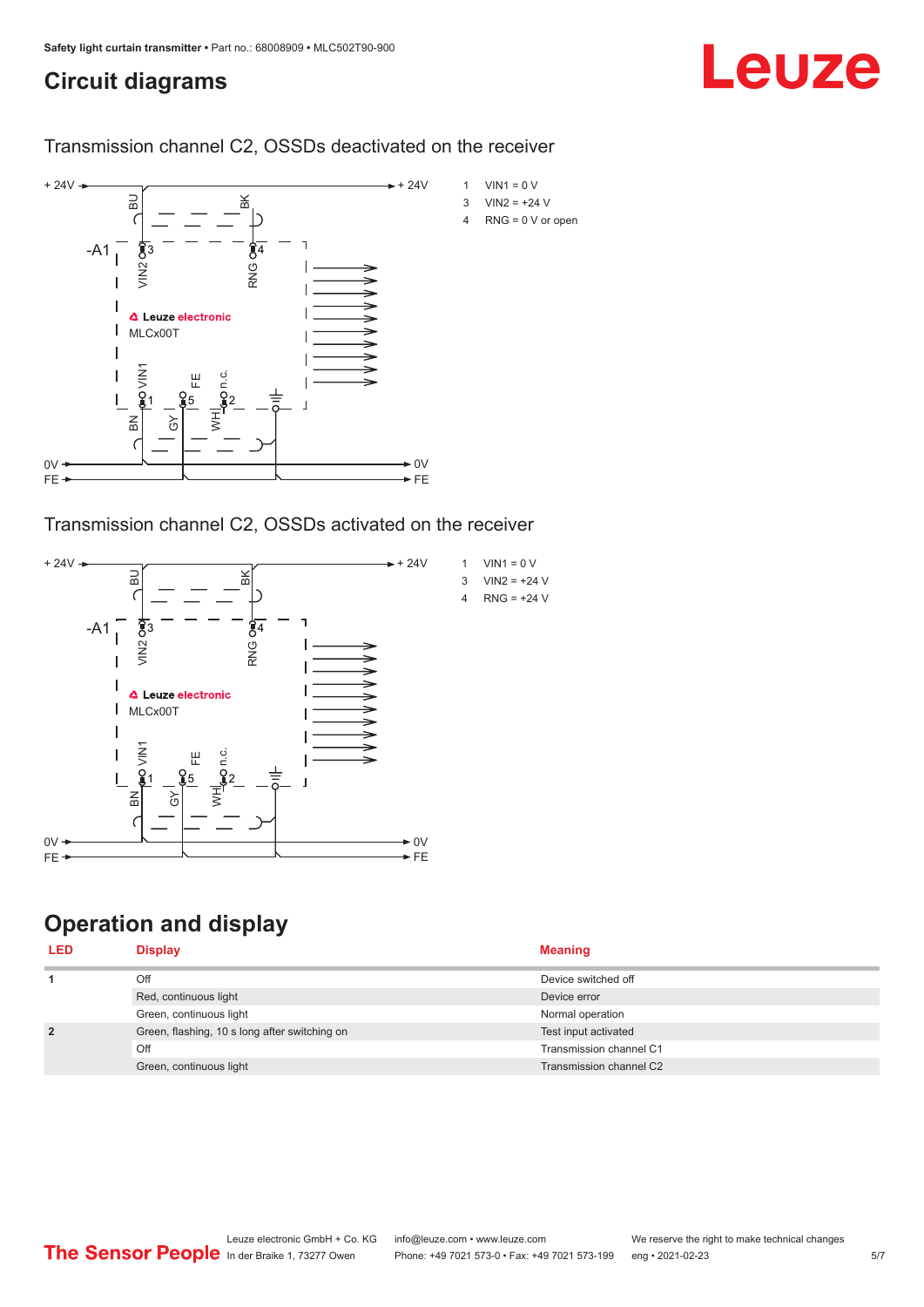### <span id="page-5-0"></span>**Suitable receivers**

## **Leuze**

| Part no. | <b>Designation</b> | <b>Article</b>                   | <b>Description</b>                                                                                                                                 |
|----------|--------------------|----------------------------------|----------------------------------------------------------------------------------------------------------------------------------------------------|
| 68001909 | MLC510R90-900      | Safety light curtain<br>receiver | Resolution: 90 mm<br>Protective field height: 900 mm<br>Response time: 4 ms<br>Connection: Connector, M12, Metal, 5-pin<br>Function package: Basic |

### **Part number code**

|            | Part designation: MLCxyy-za-hhhhei-ooo                                                                                                                                                                                                                                                      |
|------------|---------------------------------------------------------------------------------------------------------------------------------------------------------------------------------------------------------------------------------------------------------------------------------------------|
| <b>MLC</b> | <b>Safety light curtain</b>                                                                                                                                                                                                                                                                 |
| x          | <b>Series</b><br>3: MLC 300<br>5: MLC 500                                                                                                                                                                                                                                                   |
| уу         | <b>Function classes</b><br>00: transmitter<br>01: transmitter (AIDA)<br>02: transmitter with test input<br>10: basic receiver - automatic restart<br>11: basic receiver - automatic restart (AIDA)<br>20: standard receiver - EDM/RES selectable<br>30: extended receiver - blanking/muting |
| z          | Device type<br>T: transmitter<br>R: receiver                                                                                                                                                                                                                                                |
| a          | <b>Resolution</b><br>14: 14 mm<br>20:20 mm<br>30:30 mm<br>40:40 mm<br>90: 90 mm                                                                                                                                                                                                             |
| hhhh       | Protective field height<br>150  3000: from 150 mm to 3000 mm                                                                                                                                                                                                                                |
| e          | <b>Host/Guest (optional)</b><br>H: Host<br>MG: Middle Guest<br>G: Guest                                                                                                                                                                                                                     |
| j.         | Interface (optional)<br>/A: AS-i                                                                                                                                                                                                                                                            |
| 000        | Option<br>/V: high Vibration-proof<br>EX2: explosion protection (zones 2 + 22)<br>SPG: Smart Process Gating                                                                                                                                                                                 |
|            | <b>Note</b>                                                                                                                                                                                                                                                                                 |
|            | $\&$ A list with all available device types can be found on the Leuze website at www.leuze.com.                                                                                                                                                                                             |

### **Notes**

| Observe intended use!                                                                                                                         |
|-----------------------------------------------------------------------------------------------------------------------------------------------|
| $\&$ The product may only be put into operation by competent persons.<br>$\Diamond$ Only use the product in accordance with its intended use. |